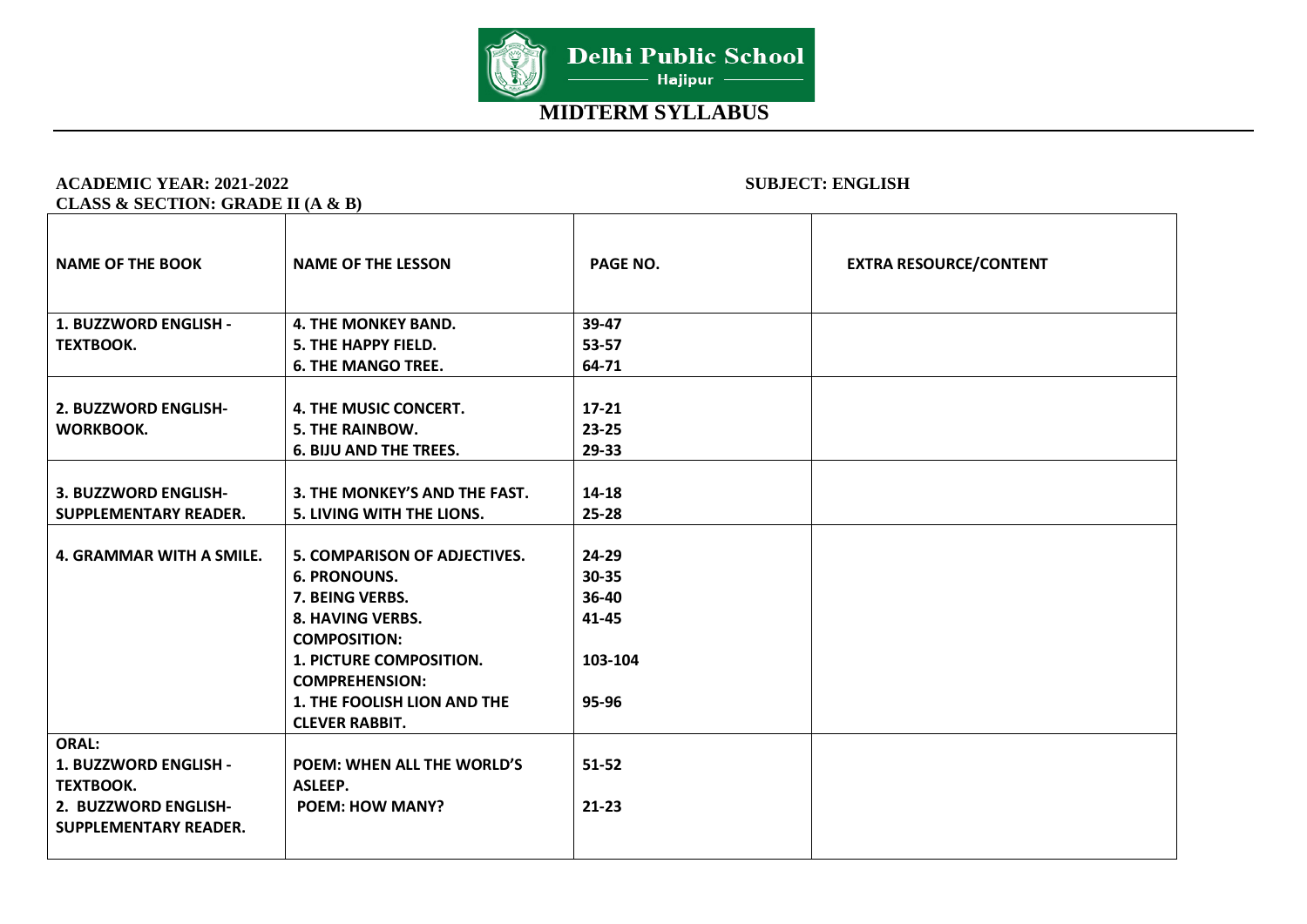

| 5. GRAMMAR WITH A SMILE. | <b>VOCABULARLY:</b>      |       |  |
|--------------------------|--------------------------|-------|--|
|                          | <b>1. SIMILAR WORDS.</b> | 82-83 |  |
|                          | 2. OPPOSITES.            | 84-85 |  |
|                          |                          |       |  |





Ahanderema G. Mukher fee

Dizabelli Joseph.

**Teacher's Signature Exam Controller's Signature Academic Coordinator's Signature Principal's Signature**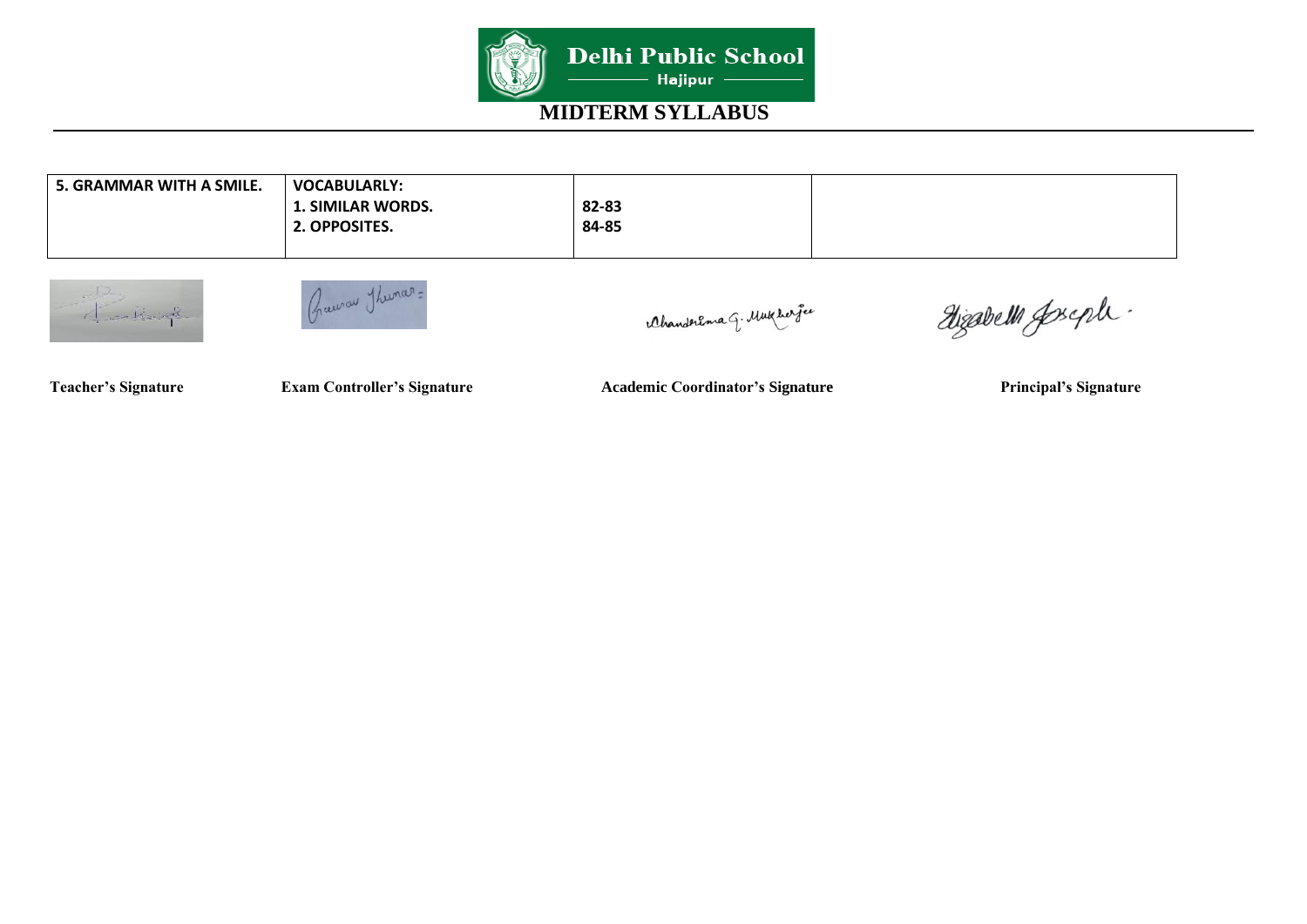

### **ACADEMIC YEAR: 2021-2022 SUBJECT: HINDI**

**CLASS & SECTION: II (A & B)** 

| <b>NAME OF THE BOOK</b>   | <b>NAME OF THE LESSON</b>                                                             | PAGE NO.                                                | <b>EXTRA RESOURCE/CONTENT</b> |
|---------------------------|---------------------------------------------------------------------------------------|---------------------------------------------------------|-------------------------------|
|                           | पा पाठ-3. बढ़िया दावत<br>पाठ-5. हम क्या खाएँ<br>ठ-6. फुदकू मेंढक                      | $20 - 24$<br>$31 - 35$<br>$36 - 41$                     |                               |
| प्रतिभा हिंदी पाठमाला     | पाठ-7. नन्हा पौधा<br>पाठ-8. कृष्णा सुदामा                                             | 42-46<br>49-53                                          |                               |
| सुगम हिंदी व्याकरण        | पाठ-3. मात्राएं<br>पाठ-4. शब्द और वाक्य<br>पाठ-5. संज्ञा<br>पाठ-6. लिंग<br>पाठ-7. वचन | $16-17$<br>18-20<br>$21 - 24$<br>$25 - 29$<br>$30 - 33$ |                               |
| मौखिक परीक्षा हेतु प्रश्न | • पाठ-5. हम क्या खाएँ<br>• पाठ-6. लिंग<br>• पाठ-7. वचन                                |                                                         |                               |



Ahanderema G. Mukhar je

digabelli goseph.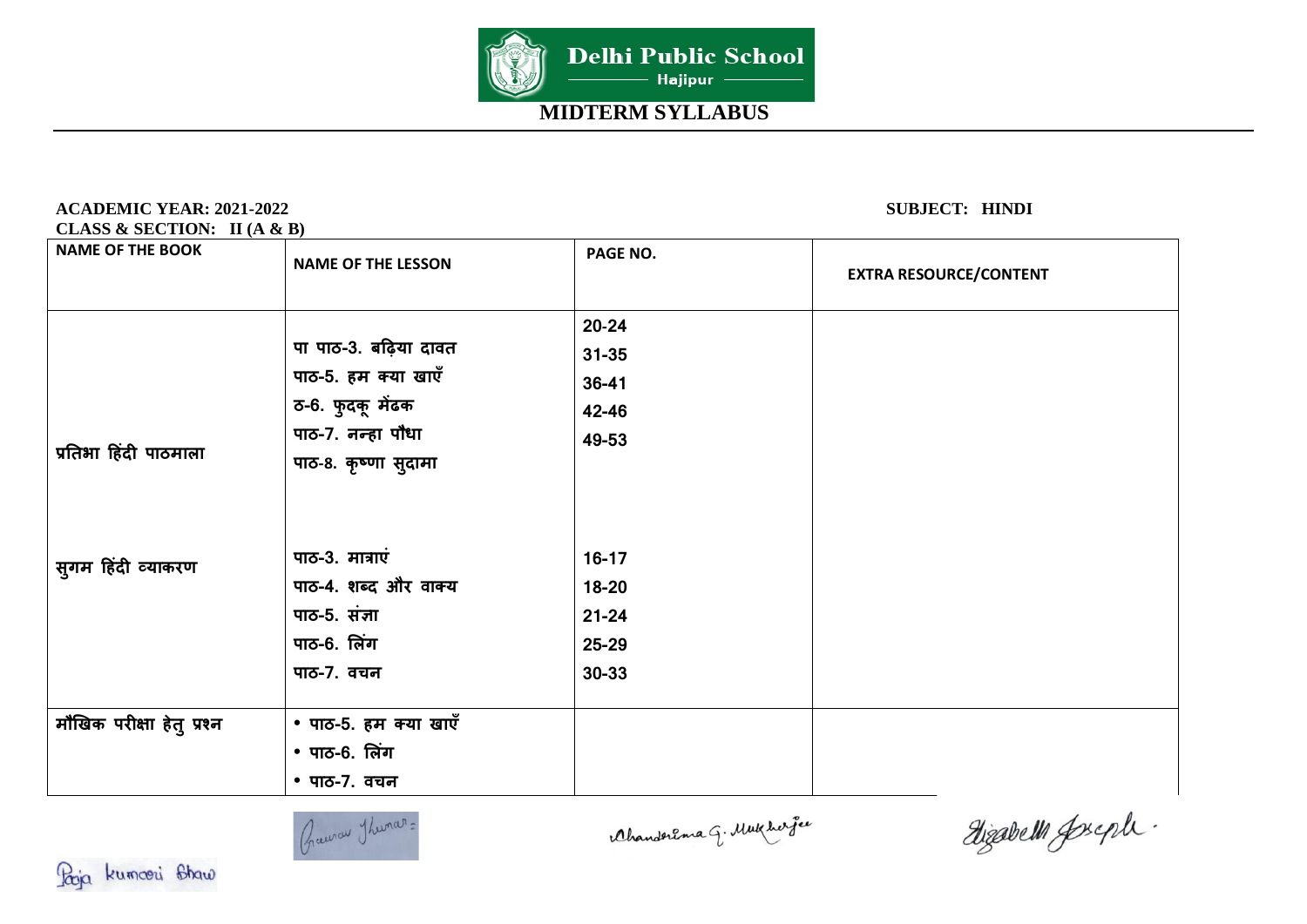

Teacher's Signature **Exam Controller's Signature** Academic Coordinator's Signature Principal's Signature

**Class & section: II (A & B)** 

**Academic Year: 2021-2022 Subject: MATHEMATICS** 

| <b>Name of the Book</b>        | <b>Name of the Lesson</b>         | Page no.           | <b>Extra Resource/Content</b> |
|--------------------------------|-----------------------------------|--------------------|-------------------------------|
| <b>COMPOSITE MATHEMATICS-2</b> | $CH - 5$<br><b>ADDITION</b>       | <b>PG.50 TO 72</b> |                               |
| <b>COMPOSITE MATHEMATICS-2</b> | $CH - 6$<br><b>SUBTRACTION</b>    | <b>PG.73 TO 88</b> |                               |
| <b>COMPOSITE MATHEMATICS-2</b> | $CH - 7$<br><b>MULTIPLICATION</b> | PG.89 TO 117       |                               |
| <b>COMPOSITE MATHEMATICS-2</b> | $CH - 8$<br><b>DIVISION</b>       | PG.118 TO 127      |                               |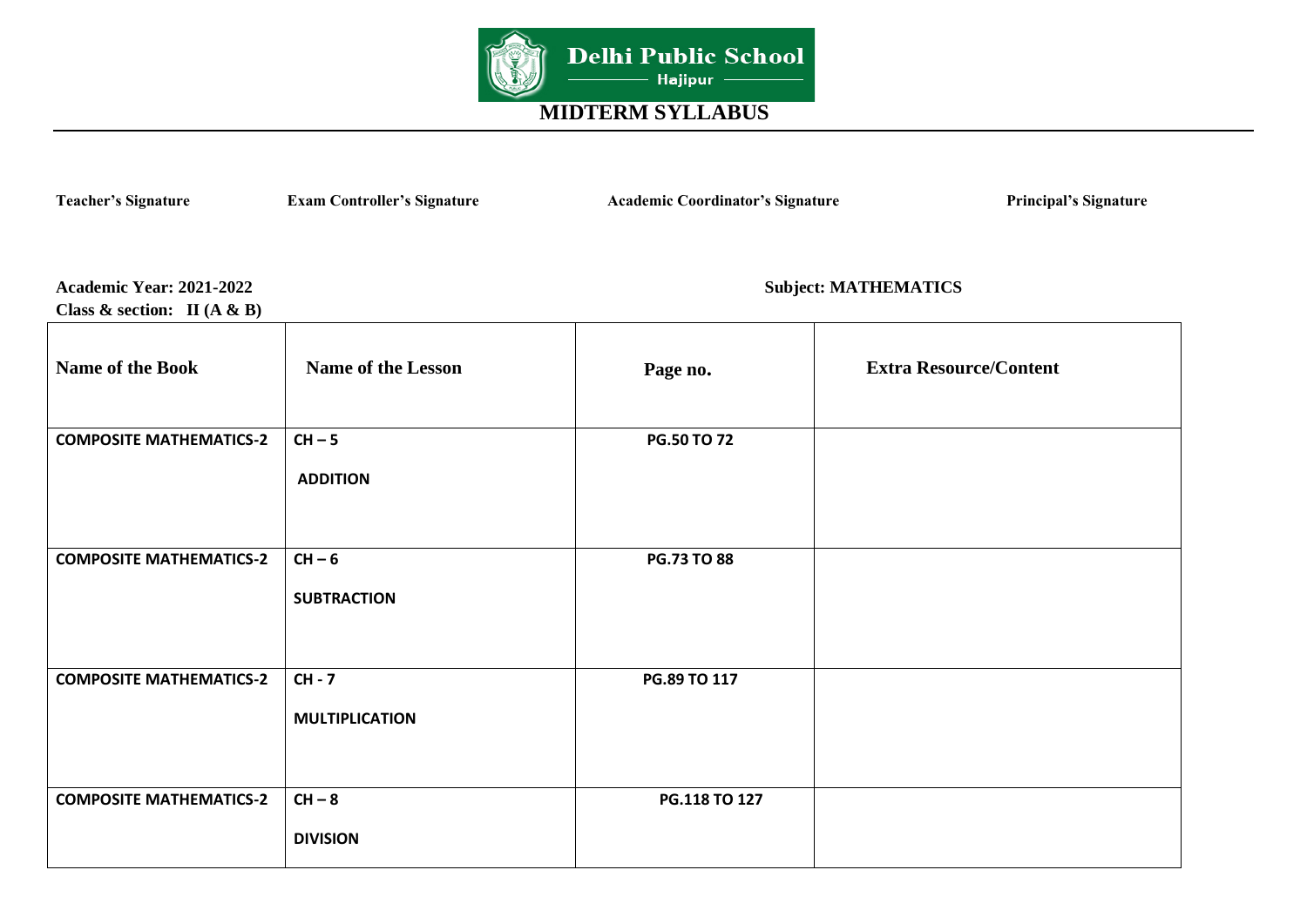

| <b>COMPOSITE MATHEMATICS-2</b> | $CH - 9$                  | PG.128 TO 130 |  |
|--------------------------------|---------------------------|---------------|--|
|                                | <b>FRACTION</b>           |               |  |
|                                |                           |               |  |
| <b>COMPOSITE MATHEMATICS-2</b> | (FROM THE ABOVE CHAPTERS) |               |  |
| (ORAL)                         |                           |               |  |



AhanderEma G. Mukhar gee

Dizabelli Joseph.

 Mittre Sayar

Teacher's Signature **Exam Controller's Signature** Academic Coordinator's Signature Principal's Signature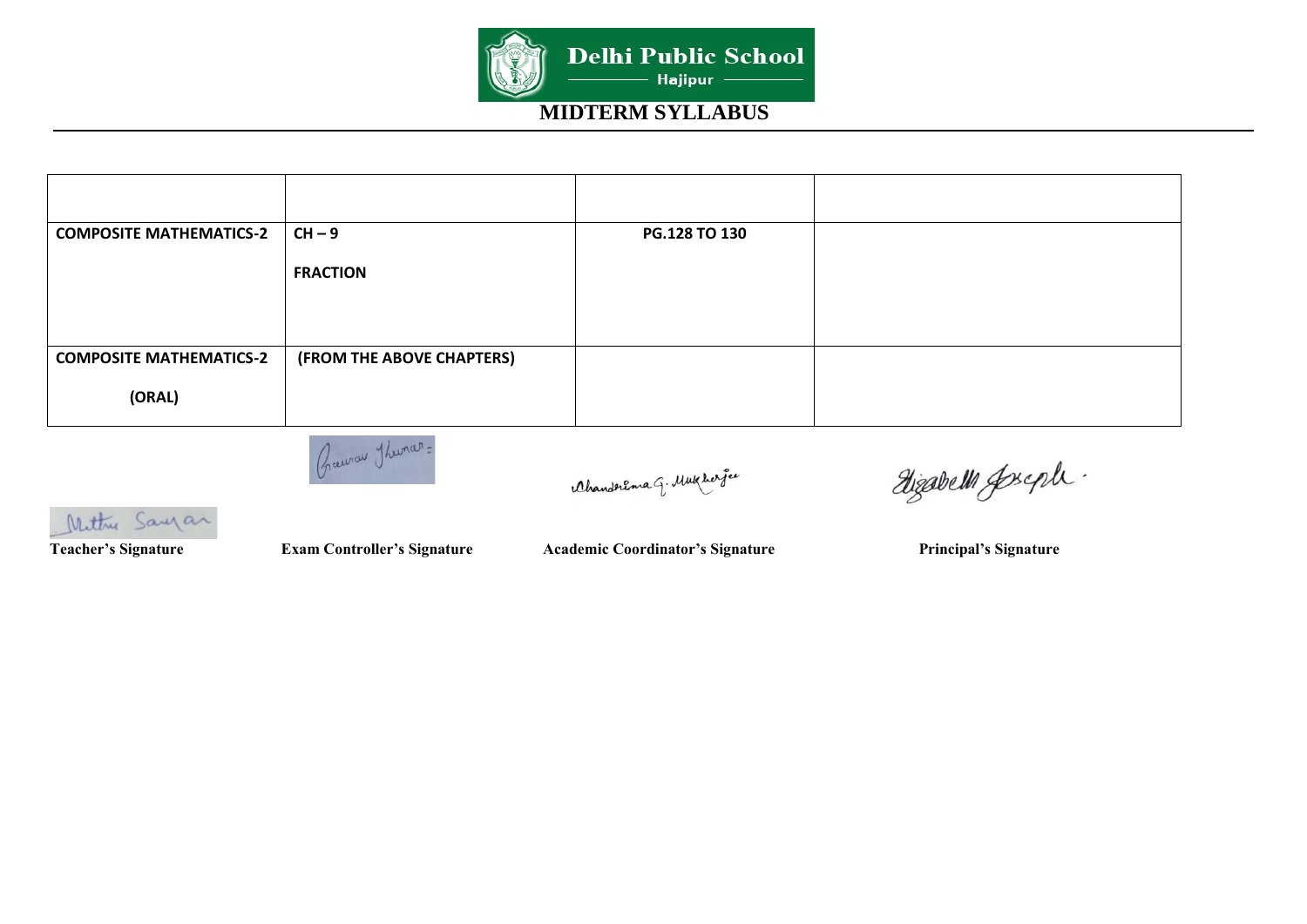

**Academic Year: 2021-2022 Subject: EVS Class & section: II (A & B)** 

| Name of the Book        | <b>Name of the Lesson</b>                                    | Page no.    | <b>Extra Resource/Content</b> |
|-------------------------|--------------------------------------------------------------|-------------|-------------------------------|
| <b>SAVE THE EARTH-2</b> | $CH - 4$<br>LIVING LIFE WITH THE MEMBERS OF<br><b>FAMILY</b> | PG.19 TO 23 |                               |
| <b>SAVE THE EARTH-2</b> | $CH - 5$<br><b>STAYING HEALTHY</b>                           | PG.24 TO 27 |                               |
| <b>SAVE THE EARTH-2</b> | <b>CH-7</b><br><b>SAFETY RULES</b>                           | PG.32 TO 37 |                               |
| <b>SAVE THE EARTH-2</b> | $CH-8$<br><b>TRAFFIC RULES</b>                               | PG.38 TO 41 |                               |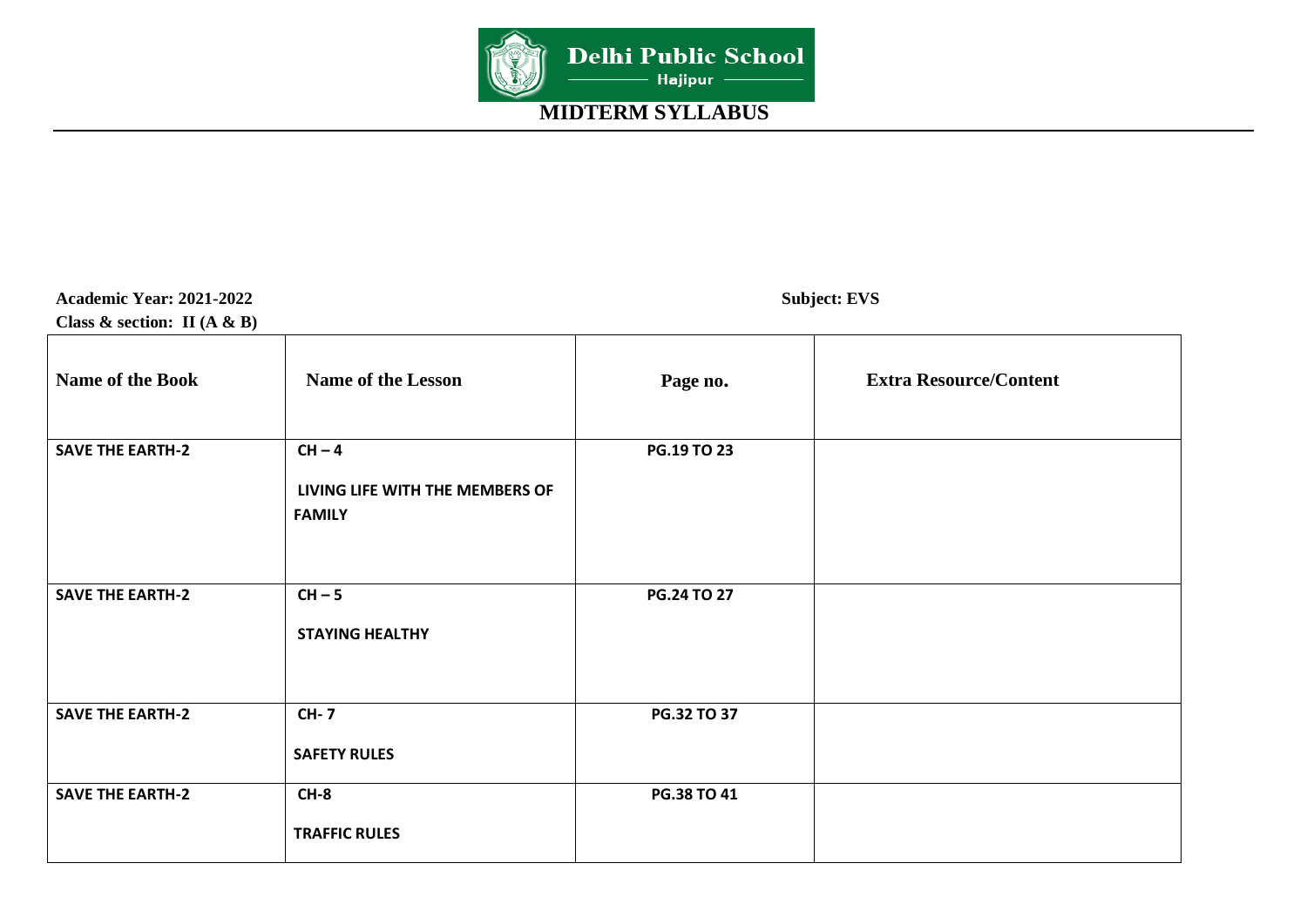

| <b>SAVE THE EARTH-2</b> | $CH-9$                   | <b>PG.42 TO 48</b> |  |
|-------------------------|--------------------------|--------------------|--|
|                         | <b>OUR NEIGHBOURHOOD</b> |                    |  |
| <b>SAVE THE EARTH-2</b> | $CH - 10$                | <b>PG.49 TO 54</b> |  |
|                         | PEOPLE WHO HELP US       |                    |  |
| <b>SAVE THE EARTH-2</b> | <b>CH-7 AND 8</b>        | PG.32 TO 41        |  |
| (ORAL)                  |                          |                    |  |

Mittre Sayan

Graenow Thuman:

Ahanderema G. Mukherfee

Mettry Saugar Cam Controller's Signature Academic coordinator's Signature Principal's Signature Principal's Signature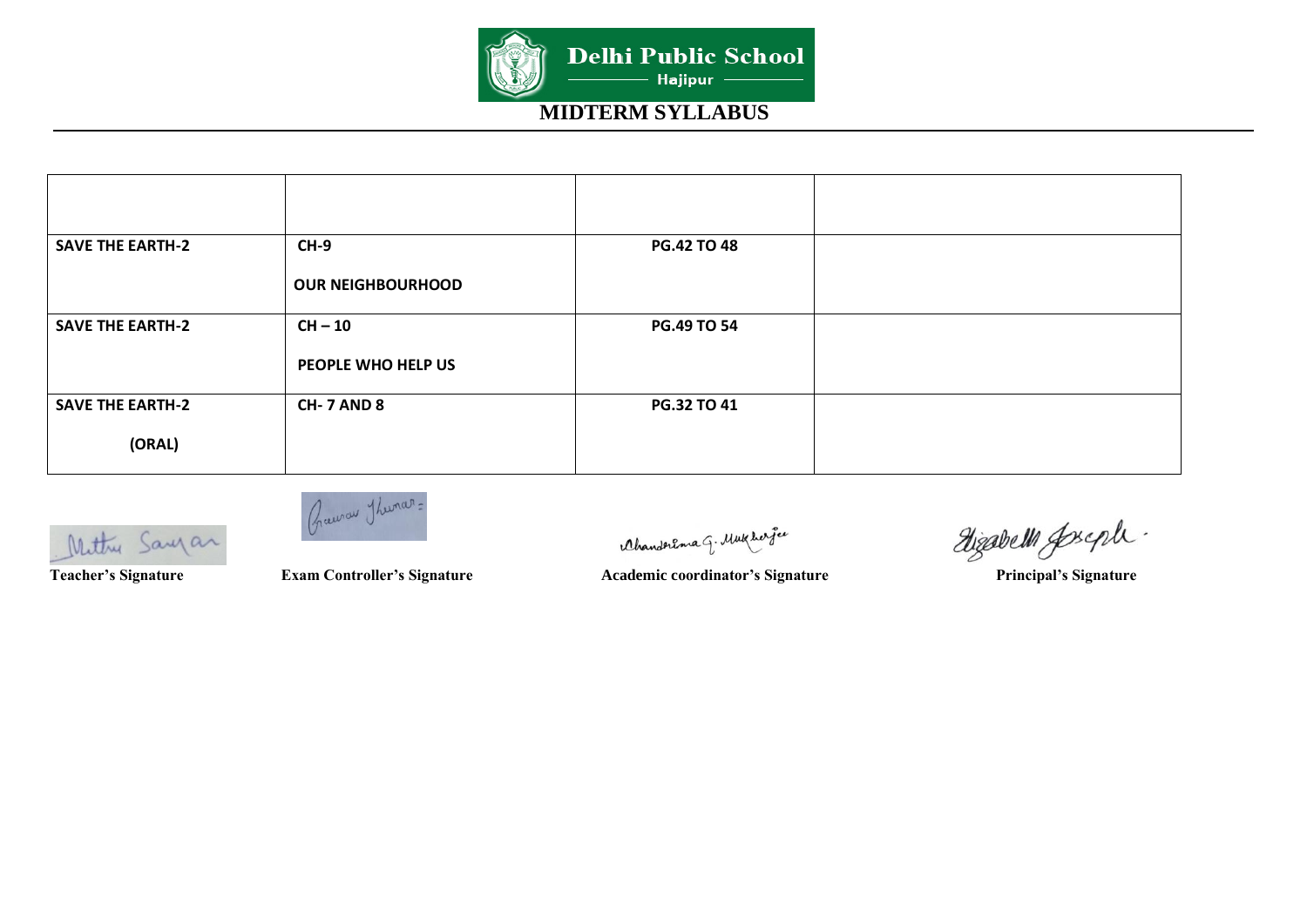

#### **ACADEMIC YEAR: 2021-2022 SUBJECT: GK CLASS & SECTION: II (A & B)**

| CLAD3 & SELIIURI: II (A & D) |                                  |          |                               |
|------------------------------|----------------------------------|----------|-------------------------------|
| <b>NAME OF THE BOOK</b>      | <b>NAME OF THE LESSON</b>        | PAGE NO. | <b>EXTRA RESOURCE/CONTENT</b> |
| Let's Enhance our knowledge  | <b>Monuments</b>                 | 8        |                               |
| Let's Enhance our knowledge  | <b>Animal &amp; Their Babies</b> | 10       |                               |
| Let's Enhance our knowledge  | <b>Animal Give Us</b>            | 11       |                               |
| Let's Enhance our knowledge  | <b>Modes of Transport</b>        | 15       |                               |
| Let's Enhance our knowledge  | <b>Combat Sports</b>             | 16       |                               |
| Let's Enhance our knowledge  | <b>Famous People</b>             | 17       |                               |
| Let's Enhance our knowledge  | <b>Flowers</b>                   | 19       |                               |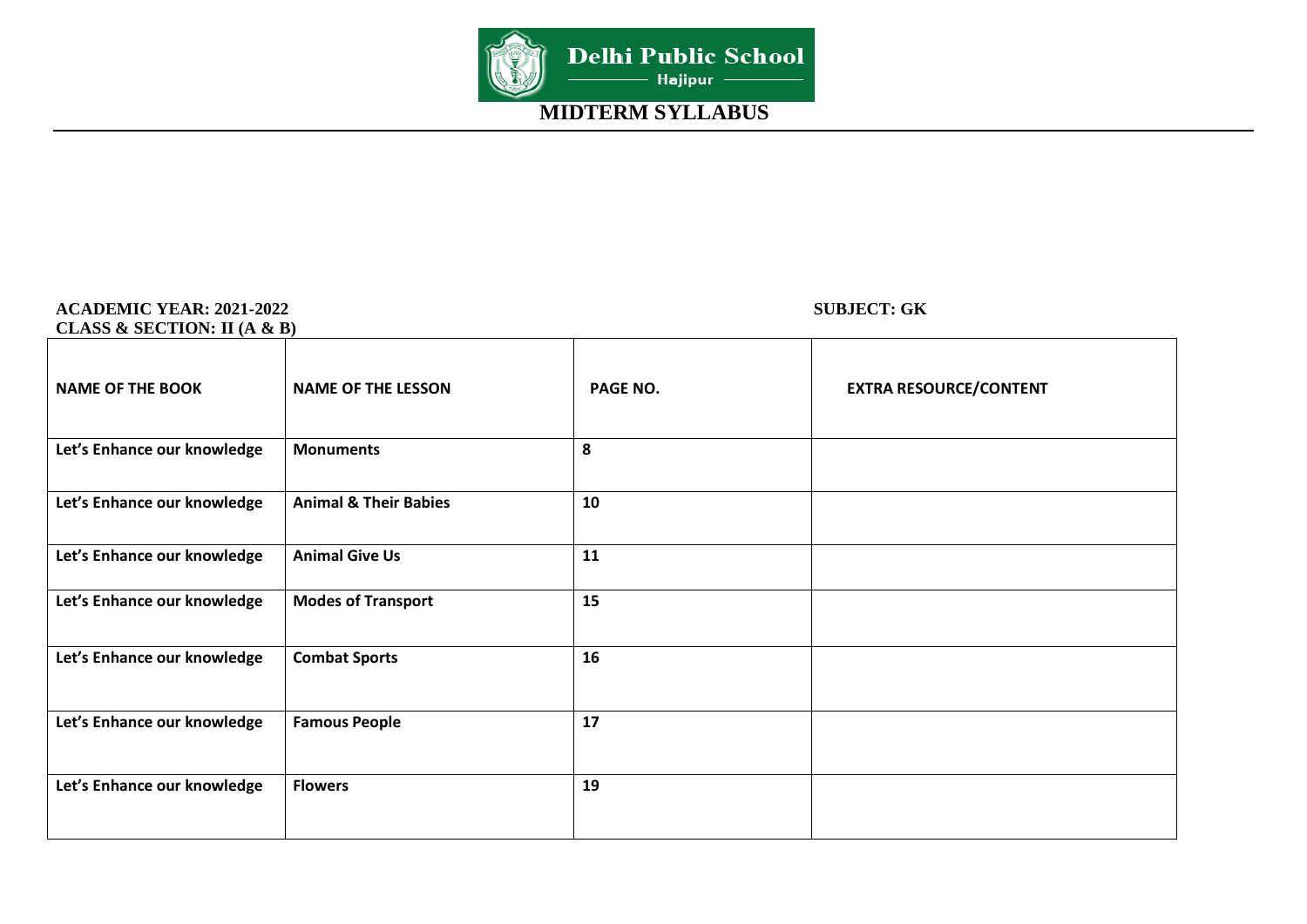

| Let's Enhance our knowledge | <b>Festivals of India</b>      | 18 |  |
|-----------------------------|--------------------------------|----|--|
| Let's Enhance our knowledge | <b>Freedom Fighter</b>         | 20 |  |
| Let's Enhance our knowledge | <b>How Many</b>                | 23 |  |
| Let's Enhance our knowledge | <b>Invention and Inventors</b> | 25 |  |
| Let's Enhance our knowledge | <b>Our Country</b>             | 27 |  |
| Let's Enhance our knowledge | <b>Our Parts of Body</b>       | 29 |  |
| Let's Enhance our knowledge | <b>Sports Personality</b>      | 28 |  |
|                             |                                |    |  |

Ananya Kuman

Crawau Thurar=

Ahanderema G. Mukhar fee

dizabelli goseph.

Teacher's Signature **Exam Controller's Signature** Academic Coordinator's Signature Principal's Signature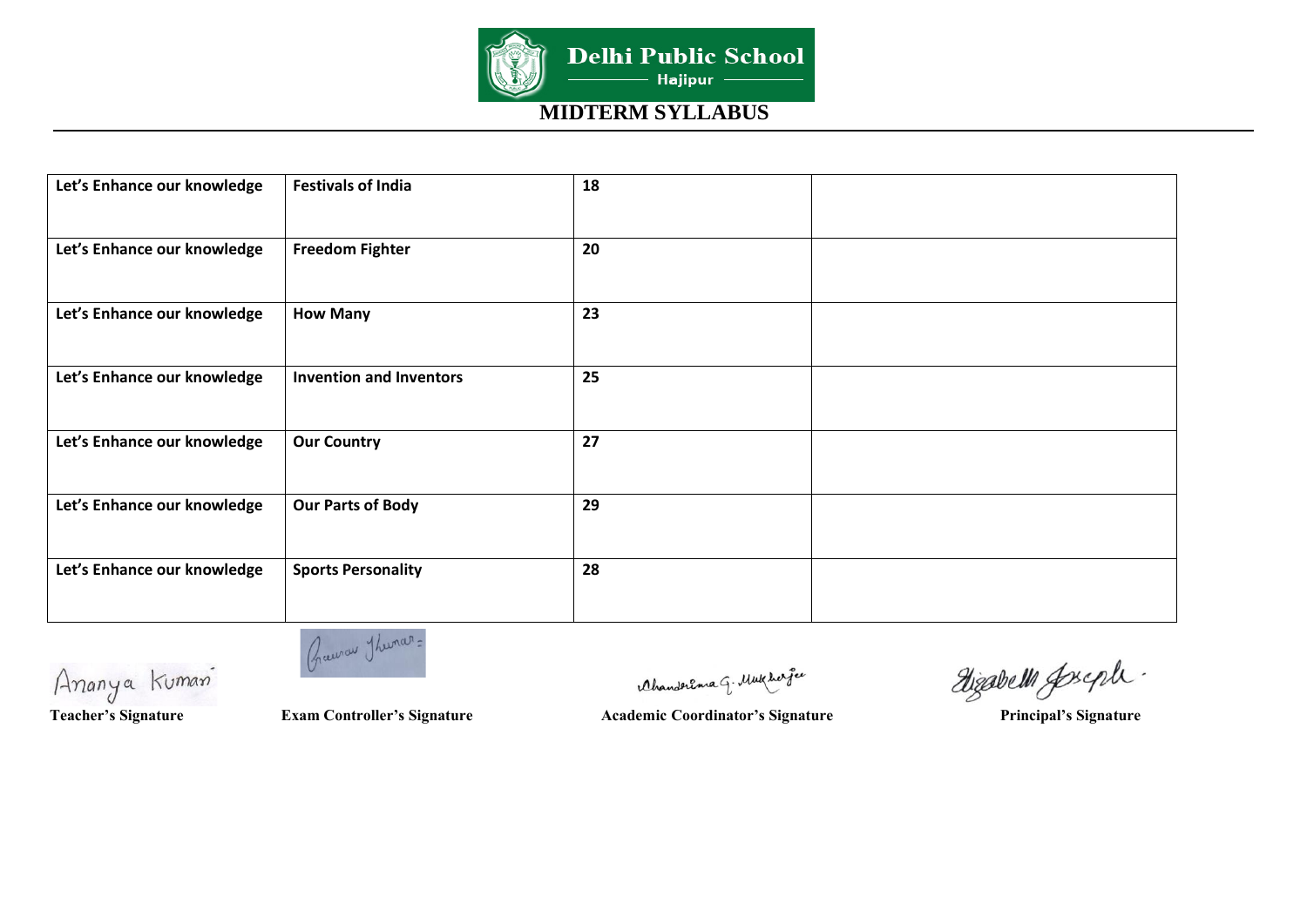

| <b>Academic Year: 2021-2022</b> |  |
|---------------------------------|--|
| Class $\&$ section: II A $\&$ B |  |

**Subject: COMPUTER** 

| Name of the book   | <b>Name of the Lesson</b>                                     | Page no. | <b>Extra Resource/Content</b>     |
|--------------------|---------------------------------------------------------------|----------|-----------------------------------|
|                    | <b>CHAPTER 3</b><br><b>INPUT AND OUTPUT</b><br><b>DEVICES</b> | 24 TO 31 |                                   |
| <b>CYBER BEANS</b> | <b>CHAPTER 4</b><br>KEYBOARD - SPECIAL KEY                    | 32 TO 37 | <b>SAMPLE PAPER ON PAGE NO 43</b> |
|                    | <b>CHAPTER 5</b><br><b>MORE ON MS-PAINT</b>                   | 44 TO 50 |                                   |
| ORAL               | <b>CHAPTER 1 AND 2</b>                                        | 06 TO 23 |                                   |

Crawau Thumar=

Ahanderema G. Mukhar fee

dizabelli Joseph.

Muit Krsinh  $L_{q}$ 

Teacher's Signature **Exam Controller's Signature** Academic Coordinator's Signature Principal's Signature